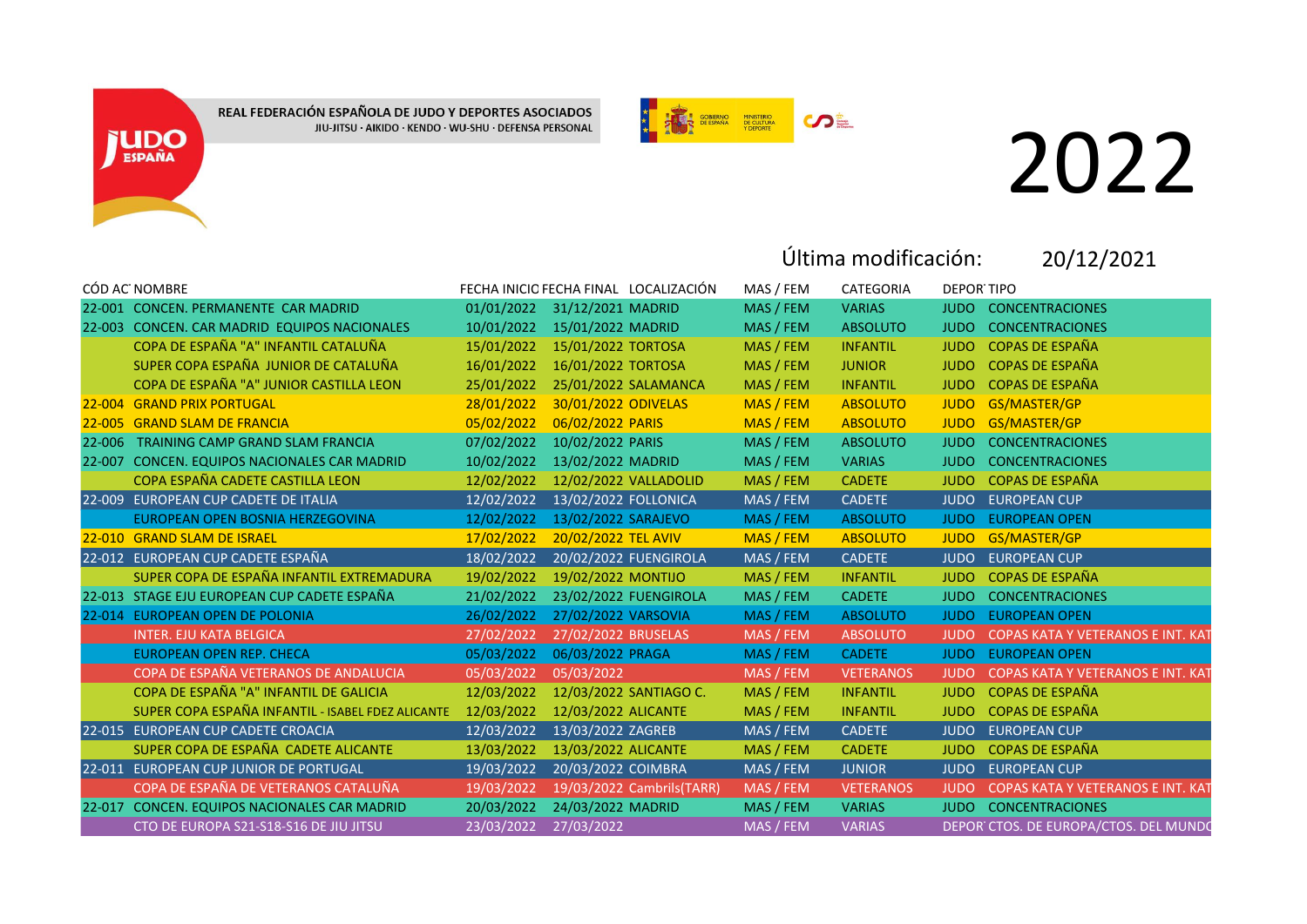| 22-018 GRAND SLAM DE GEORGIA                                     | 25/03/2022 | 27/03/2022 TIBLISI                  | MAS / FEM | <b>ABSOLUTO</b>  |             | JUDO GS/MASTER/GP                      |
|------------------------------------------------------------------|------------|-------------------------------------|-----------|------------------|-------------|----------------------------------------|
| <b>INTERNACIONAL KATA ITALIA</b>                                 | 26/03/2022 | 26/03/2022 PORDENONE                | MAS / FEM | <b>ABSOLUTO</b>  | <b>JUDO</b> | COPAS KATA Y VETERANOS E INT. KAT      |
| SEMINARIO DE ARBITRAJE DE LA EJU                                 | 26/03/2022 | 27/03/2022 LISBOA                   | MAS / FEM | <b>REUNIÓN</b>   | <b>JUDO</b> | <b>VARIOS</b>                          |
| 22-019 EUROPEAN CUP CADETE DE GRECIA                             | 26/03/2022 | 27/03/2022 ATENAS                   | MAS / FEM | <b>CADETE</b>    |             | JUDO EUROPEAN CUP                      |
| CAMPEONATO DE ESPAÑA JUNIOR FASE DE SECTOR                       | 26/03/2022 | 27/03/2022 VARIAS SEDES             | MAS / FEM | <b>JUNIOR</b>    | <b>JUDO</b> | <b>CTOS. ESPAÑA/SECTORES</b>           |
| 22-020 GRAND SLAM DE TURQUIA                                     | 01/04/2022 | 03/04/2022 ANTALYA                  | MAS / FEM | <b>ABSOLUTO</b>  | <b>JUDO</b> | GS/MASTER/GP                           |
| SUPER COPA DE ESPAÑA ABSOLUTA GALICIA                            | 02/04/2022 | 02/04/2022 MARIN                    | MAS / FEM | <b>ABSOLUTO</b>  | <b>JUDO</b> | <b>COPAS DE ESPAÑA</b>                 |
| 22-021 EUROPEAN CUP CADETE DE RUSIA                              | 02/04/2022 | 03/04/2022 TULA                     | MAS / FEM | <b>CADETE</b>    |             | JUDO EUROPEAN CUP                      |
| CAMPEONATO DE ESPAÑA JUNIOR                                      | 09/04/2022 | 10/04/2022                          | MAS / FEM | <b>JUNIOR</b>    | <b>JUDO</b> | <b>CTOS. ESPAÑA/SECTORES</b>           |
| 22-025 EUROPEAN CUP SENIOR DE RUSIA                              | 16/04/2022 | 17/04/2022 S.PETESBURGO             | MAS / FEM | <b>ABSOLUTO</b>  |             | JUDO EUROPEAN CUP                      |
| 22-026 CONCEN. PREEUROPEA ABSOLUTA (Eq.ABS-JR)                   | 17/04/2022 | 21/04/2022 MADRID                   | MAS / FEM | <b>ABSOLUTO</b>  | <b>JUDO</b> | <b>CONCENTRACIONES</b>                 |
| COPA DE ESPAÑA JUNIOR DE Binéfar-ARAGON                          | 23/04/2022 | 23/04/2022 HUESCA                   | MAS / FEM | <b>JUNIOR</b>    | <b>JUDO</b> | <b>COPAS DE ESPAÑA</b>                 |
| COPA DE ESPAÑA DE VETERANOS PAIS VASCO                           | 23/04/2022 | 23/04/2022 VITORIA                  | MAS / FEM | <b>VETERANOS</b> |             | JUDO COPAS KATA Y VETERANOS E INT. KAT |
| EUROPEAN CUP CADETE FRANCIA                                      | 23/04/2022 | 24/04/2022 A Deter. (FRA)           | MAS / FEM | <b>CADETE</b>    |             | JUDO EUROPEAN CUP                      |
| CAMPEONATO DE ESPAÑA CADETE                                      | 29/04/2022 | 01/05/2022                          | MAS / FEM | <b>CADETE</b>    |             | JUDO CTOS. ESPAÑA/SECTORES             |
| 22-027 CAMPEONATO DE EUROPA ABSOLUTO DE JUDO                     | 29/04/2022 | 01/05/2022 SOFIA                    | MAS / FEM | <b>ABSOLUTO</b>  |             | JUDO CTOS. DE EUROPA/CTOS. DEL MUNDO   |
| CAMPEONATO DE ESPAÑA INFANTIL                                    | 29/04/2022 | 01/05/2022                          | MAS / FEM | <b>INFANTIL</b>  | <b>JUDO</b> | <b>CTOS. ESPAÑA/SECTORES</b>           |
| 22-028 EUROPEAN CUP CADETE ALEMANIA+STAGE                        | 30/04/2022 | 01/04/2022 BERLIN                   | MAS / FEM | <b>CADETE</b>    |             | JUDO EUROPEAN CUP                      |
| CAMPEONATO DE ESPAÑA DE KATAS                                    | 01/05/2022 | 01/05/2022                          | MAS / FEM | <b>ABSOLUTO</b>  |             | JUDO CTOS. ESPAÑA/SECTORES             |
| CAMPEONATO DE ESPAÑA VETERANOS                                   |            |                                     |           | <b>VETERANOS</b> |             |                                        |
|                                                                  | 02/05/2022 | 02/05/2022                          | MAS / FEM |                  |             | JUDO CTOS. ESPAÑA/SECTORES             |
| COPA ESPAÑA GALICIA JUNIOR                                       | 07/05/2022 | 07/05/2022 ORENSE                   | MAS / FEM | <b>JUNIOR</b>    |             | JUDO COPAS DE ESPAÑA                   |
| 22-029 EUROPEAN CUP JUNIOR BOSNIA                                | 07/05/2022 | 08/05/2022 SARAJEVO                 | MAS / FEM | <b>JUNIOR</b>    |             | JUDO EUROPEAN CUP                      |
| 22-030 EUROPEAN CUP CADETE DE RUMANIA                            | 07/05/2022 | 08/05/2022 CLUJ-NAPOCA              | MAS / FEM | <b>CADETE</b>    |             | JUDO EUROPEAN CUP                      |
| EUROPEAN JUNIOR FRANCIA                                          | 07/05/2022 | 08/05/2022 A DET- FRA               | MAS / FEM | <b>JUNIOR</b>    |             | JUDO EUROPEAN CUP                      |
| 22-031 CONCEN. NACIONAL JUNIOR + TECNIFICACION CAR M/ 12/05/2022 |            | 15/05/2022 MADRID                   | MAS / FEM | <b>JUNIOR</b>    |             | JUDO CONCENTRACIONES                   |
| COPA ESPAÑA CADETE EXTREM TROF DIPUT. DE BADAJOZ 14/05/2022      |            | 14/05/2022 BADAJOZ                  | MAS / FEM | <b>CADETE</b>    |             | JUDO COPAS DE ESPAÑA                   |
| 22-032 GRAND SLAM DE RUSIA                                       | 20/05/2022 | 22/05/2022 KAZAN                    | MAS / FEM | <b>ABSOLUTO</b>  |             | JUDO GS/MASTER/GP                      |
| 22-033 EUROPEAN SENIOR CUP OREMBURG                              | 21/05/2022 | 22/05/2022 OREMBURG (RUS) MAS / FEM |           | <b>ABSOLUTO</b>  |             | <b>JUDO EUROPEAN CUP</b>               |
| 22-034 EUROPEAN CUP JUNIOR ESPAÑA                                | 21/05/2022 | 22/05/2022 MALAGA                   | MAS / FEM | <b>JUNIOR</b>    |             | JUDO EUROPEAN CUP                      |
| 22-035 STAGE EJU E.CUP JUNIOR ESPAÑA                             | 23/05/2022 | 25/05/2022 MALAGA                   | MAS / FEM | <b>JUNIOR</b>    | <b>JUDO</b> | <b>CONCENTRACIONES</b>                 |
| CTO DE EUROPA ABSOLUTO DE JIU JITSU                              | 26/05/2022 | 29/05/2022 TEL AVIV                 | MAS / FEM | <b>VARIAS</b>    |             | DEPOR CTOS. DE EUROPA/CTOS. DEL MUNDO  |
| CAMPEONATO DE EUROPA DE KENDO 2021                               | 26/05/2022 | 29/05/2022                          | MAS / FEM | <b>ABSOLUTO</b>  |             | DEPOR CTOS. DE EUROPA/CTOS. DEL MUNDO  |
| 22-036 EUROPEAN CUP CADETE DE PORTUGAL                           | 28/05/2022 | 29/05/2022 COIMBRA                  | MAS / FEM | <b>CADETE</b>    |             | JUDO EUROPEAN CUP                      |
| 22-037 EUROPEAN CUP SENIOR DE ESLOVAQUIA                         | 28/05/2022 | 29/05/2022 CELJE                    | MAS / FEM | <b>ABSOLUTO</b>  |             | JUDO EUROPEAN CUP                      |
| COPA DE ESPAÑA DE VETERANOS DE MADRID                            | 28/05/2022 | 28/05/2022 Arganda (MAD)            | MAS / FEM | <b>VETERANOS</b> | <b>JUDO</b> | COPAS KATA Y VETERANOS E INT. KAT      |
| CONCEN. EQUIPOS NACIONALES CAR MADRID                            | 29/05/2022 | 02/06/2022 MADRID                   | MAS / FEM | <b>VARIAS</b>    | <b>JUDO</b> | <b>CONCENTRACIONES</b>                 |
| CAMPEONATO DE EUROPA VETERANOS DE JUDO                           | 02/06/2022 | 05/06/2022 ATENAS                   | MAS / FEM | <b>VETERANOS</b> |             | JUDO CTOS. DE EUROPA/CTOS. DEL MUNDO   |
| <b>GRAND SLAM DE ALEMANIA</b>                                    | 03/06/2022 | 05/06/2022 DUSSELDORF               | MAS / FEM | <b>ABSOLUTO</b>  |             | JUDO GS/MASTER/GP                      |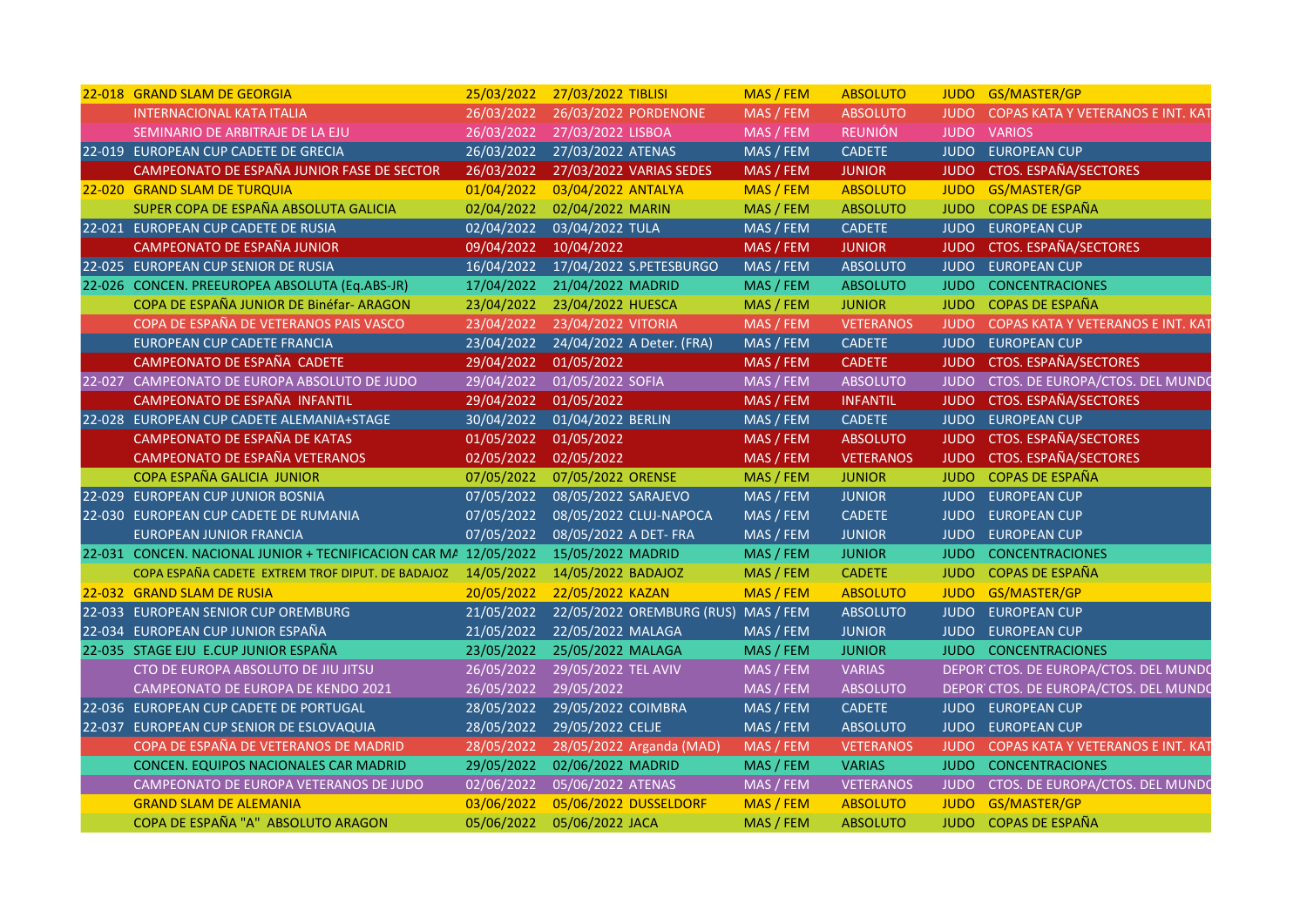| 22-008 EUROPEAN OPEN DE ESPAÑA                            | 11/06/2022 | 12/06/2022 MADRID                     | MAS / FEM | <b>ABSOLUTO</b>  |             | <b>JUDO EUROPEAN OPEN</b>              |
|-----------------------------------------------------------|------------|---------------------------------------|-----------|------------------|-------------|----------------------------------------|
| 22-016 STAGE EJU EUROPEAN OPEN ESPAÑA ABS                 | 13/06/2022 | 15/06/2022 MADRID                     | MAS / FEM | <b>ABSOLUTO</b>  | <b>JUDO</b> | <b>CONCENTRACIONES</b>                 |
| CONCEN. PREEUROPEA CADETE                                 | 16/06/2022 | 19/06/2022 MADRID                     | MAS / FEM | <b>CADETE</b>    | <b>JUDO</b> | <b>CONCENTRACIONES</b>                 |
| SUPER COPA ESPAÑA JUNIOR EXTREMADURA                      | 18/06/2022 | 18/06/2022 CACERES                    | MAS / FEM | <b>JUNIOR</b>    | <b>JUDO</b> | <b>COPAS DE ESPAÑA</b>                 |
| COPA DE ESPAÑA DE VETERANOS VALENCIA                      | 18/06/2022 | 18/06/2022 ONTENIENTE                 | MAS / FEM | <b>VETERANOS</b> |             | JUDO COPAS KATA Y VETERANOS E INT. KAT |
| CAMPEONATO DE EUROPA CADETE DE JUDO                       | 23/06/2022 | 26/06/2022 POREC (CRO)                | MAS / FEM | <b>CADETE</b>    |             | JUDO CTOS. DE EUROPA/CTOS. DEL MUNDO   |
| EJU STAGE JUDO ABSOLUTO DE ALICANTE 2022                  | 26/06/2022 | 02/07/2022 ALICANTE                   | MAS / FEM | <b>ABSOLUTO</b>  | <b>JUDO</b> | <b>CONCENTRACIONES</b>                 |
| CAMPEONATO DEL MUNDO UNIVERSITARIO                        | 27/06/2022 | 07/07/2022 CHENGDU/CHINA              |           |                  |             | CTOS. DE EUROPA/CTOS. DEL MUNDO        |
| CONCEN. NACIONAL EQ.NAC. TECNIFICCION                     | 03/07/2022 | 08/07/2022 VALENCIA                   | MAS / FEM | <b>VARIAS</b>    | <b>JUDO</b> | <b>CONCENTRACIONES</b>                 |
| SUPER COPA DE ESPAÑA ABSOLUTO VALENCIA                    | 06/07/2022 | 07/07/2022 VALENCIA                   | MAS / FEM | <b>ABSOLUTO</b>  |             | JUDO COPAS DE ESPAÑA                   |
| <b>WORL GAMES JIU JITSU</b>                               | 07/07/2022 | 17/07/2022 BIRMINGHAM                 | MAS / FEM | <b>VARIAS</b>    |             | DEPOR CTOS. DE EUROPA/CTOS. DEL MUNDO  |
| <b>GRAND SLAM DE HUNGRIA</b>                              | 08/07/2022 | 10/07/2022 BUDAPEST                   | MAS / FEM | <b>ABSOLUTO</b>  |             | JUDO GS/MASTER/GP                      |
| EUROPEAN CUP JUNIOR DE HUNGRIA 2022                       | 09/07/2022 | 10/07/2022 PAKS                       | MAS / FEM | <b>JUNIOR</b>    |             | JUDO EUROPEAN CUP                      |
| CONCEN. PREMUNDIAL ABSOLUTA (Eq.ABS-JR)                   | 17/07/2022 | 22/07/2022 MADRID                     | MAS / FEM | <b>ABSOLUTO</b>  | <b>JUDO</b> | <b>CONCENTRACIONES</b>                 |
| EUROPEAN CUP JUNIOR REPUBLICA CHECA                       | 23/07/2022 | 24/07/2022 PRAGA                      | MAS / FEM | <b>JUNIOR</b>    | <b>JUDO</b> | <b>EUROPEAN CUP</b>                    |
| <b>FOGES</b>                                              | 24/07/2022 | 30/07/2022 BANSKA BISTRICA-SVK        |           |                  |             | <b>VARIOS</b>                          |
| EUROPEAN CUP JUNIOR ALEMANIA                              | 30/07/2022 | 31/07/2022 BERLIN                     | MAS / FEM | <b>JUNIOR</b>    |             | JUDO EUROPEAN CUP                      |
| CAMPEONATO DEL MUNDO ABSOLUTO JUDO                        | 07/08/2022 | 14/08/2022 TASHKENT-UZB               | MAS / FEM | <b>ABSOLUTO</b>  |             | JUDO CTOS. DE EUROPA/CTOS. DEL MUNDO   |
| CONCEN. EQUIPO NACIONAL CADETE Y EQ FRANCES               | 08/08/2022 | 13/08/2022 ANDORRA                    | MAS / FEM | <b>CADETE</b>    |             | JUDO CONCENTRACIONES                   |
| EUROPEAN CUP JUNIOR RUMANIA                               | 13/08/2022 | 14/08/2022 CLUJ-NAPOCA                | MAS / FEM | <b>JUNIOR</b>    |             | JUDO EUROPEAN CUP                      |
| CAMPEONATO DEL MUNDO CADETE DE JUDO                       | 24/08/2022 | 28/08/2022 SARAJEVO                   | MAS / FEM | CADETE           |             | JUDO CTOS. DE EUROPA/CTOS. DEL MUNDO   |
| CAMPEONATO DE EUROPA JUNIOR DE JUDO                       | 01/09/2022 | 04/09/2022 PRAGA                      | MAS / FEM | <b>JUNIOR</b>    |             | JUDO CTOS. DE EUROPA/CTOS. DEL MUNDO   |
| CAMPEONATO DEL MUNDO VETERANOS DE JUDO1                   | 07/09/2022 | 09/09/2022 KRAKOW-POL                 | MAS / FEM | <b>VETERANOS</b> |             | JUDO CTOS. DE EUROPA/CTOS. DEL MUNDO   |
| CONCEN. EQ. NAC. CAR MADRID+ PREUROPEA JUNIOR 08/09/2022  |            | 11/09/2022 MADRID                     | MAS / FEM | <b>JUNIOR</b>    |             | JUDO CONCENTRACIONES                   |
| CAMPEONATO DEL MUNDO DE KATA 2021                         | 12/09/2022 | 14/09/2022 KRAKOW-POL                 | MAS / FEM | <b>ABSOLUTO</b>  |             | JUDO CTOS. DE EUROPA/CTOS. DEL MUNDO   |
| <b>GRAND PRIX DE CROACIA 2022</b>                         | 16/09/2022 | 18/09/2022 ZAGREB                     | MAS / FEM | <b>ABSOLUTO</b>  |             | JUDO GS/MASTER/GP                      |
| <b>CONGRESO JUDO GIRONA 2022</b>                          | 16/09/2022 | 18/09/2022 GIRONA                     | MAS / FEM | <b>ABSOLUTO</b>  |             | JUDO VARIOS                            |
| SUPER COPA DE ESPAÑA JUNIOR" CIUDAD VALENCIA 2 01/10/2022 |            | 01/10/2022 VALENCIA                   | MAS / FEM | <b>JUNIOR</b>    |             | JUDO COPAS DE ESPAÑA                   |
| CAMPEONATO DEL MUNDO JUNIOR DE JUDO                       | 05/10/2022 | 09/10/2022 A DETER                    | MAS / FEM | <b>JUNIOR</b>    |             | JUDO CTOS. DE EUROPA/CTOS. DEL MUNDO   |
| CONCEN. EQUIPO NACIONAL CAR MADRID                        | 06/10/2022 | 09/10/2022 MADRID                     | MAS / FEM | <b>ABSOLUTO</b>  | <b>JUDO</b> | <b>CONCENTRACIONES</b>                 |
| COPA DE ESPAÑA CADETE CANTABRIA                           | 08/10/2022 | 08/10/2022 SUANCES                    | MAS / FEM | <b>INFANTIL</b>  | <b>JUDO</b> | <b>COPAS DE ESPAÑA</b>                 |
| COPA ESPAÑA "A" INFANTIL ARAGON                           | 08/10/2022 | 08/10/2022 HUESCA                     | MAS / FEM | <b>INFANTIL</b>  |             | JUDO COPAS DE ESPAÑA                   |
| COPA DE ESPAÑA "A" CADETE ARAGON (Huesca)                 | 09/10/2022 | 09/10/2022 HUESCA                     | MAS / FEM | <b>CADETE</b>    |             | JUDO COPAS DE ESPAÑA                   |
| COPA DE ESPAÑA INFANTIL CANTABRIA 2022                    | 09/10/2022 | 09/10/2022 SUANCES                    | MAS / FEM | <b>INFANTIL</b>  | <b>JUDO</b> | <b>COPAS DE ESPAÑA</b>                 |
| SUPER COPA DE ESPAÑA CADETE GALICIA                       | 15/10/2022 | 15/10/2022 VIGO                       | MAS / FEM | <b>CADETE</b>    | <b>JUDO</b> | COPAS DE ESPAÑA                        |
| COPA DE ESPAÑA "A" ABSOLUTA DE MADRID                     | 15/10/2022 | 15/10/2022 MADRID                     | MAS / FEM | <b>ABSOLUTO</b>  |             | JUDO COPAS DE ESPAÑA                   |
| CAMPEONATO DE EUROPA POR EQUIPOS                          |            | 15/10/2022  15/10/2022  Mulhouse -FRA | MAS / FEM | <b>ABSOLUTO</b>  |             | JUDO CTOS. DE EUROPA/CTOS. DEL MUNDO   |
| COPA DE ESPAÑA "A" ABSOLUTO NAVARRA                       |            | 15/10/2022 15/10/2022 PAMPLONA        | MAS / FEM | <b>ABSOLUTO</b>  |             | JUDO COPAS DE ESPAÑA                   |
| <b>GRAND SLAM ABU DHABI</b>                               | 21/10/2022 | 23/10/2022 ABU-DABHI-UAE MAS / FEM    |           | <b>ABSOLUTO</b>  |             | JUDO GS/MASTER/GP                      |